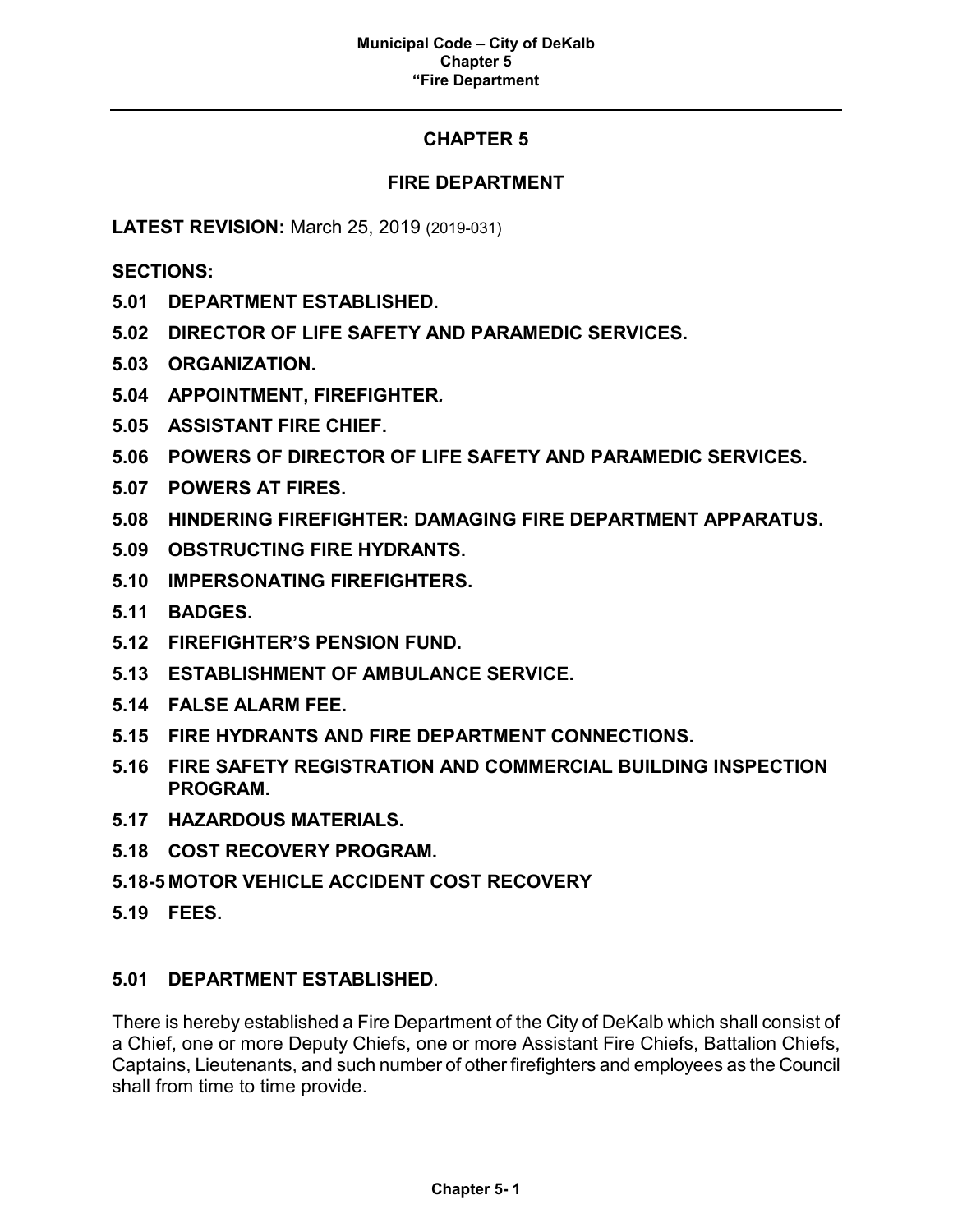## **5.02 ORGANIZATION**.

The Fire Department shall be organized into such divisions and units thereof, as shall be determined by the Fire Chief with the approval of the City Manager. The scope, duties and responsibilities of each division and for each officer and employee shall be established in the Fire Department's Rules and Regulations and Standard Operating Guidelines issued by the Fire Chief. The manual may be revised from time to time.

## **5.03 APPOINTMENT FIREFIGHTER**.

- a) All firefighters shall be appointed by the Board of Fire and Police Commissioners. Appointments shall be made only after a vacancy has been established or upon requisition by the Fire Chief with the approval of the City Manager; provided, however, that no appointment shall be made without an appropriation having been made for the salary of said position. All firefighters shall be required to satisfy all rules and regulations of the Board of Fire and Police Commissioners, other applicable local regulations, and all applicable state or federal regulations.
- b) Original appointments of firefighters to the Fire Department shall be for a probationary period consistent with the then-current requirements of the collective bargaining agreement between the City and the Fire Department's bargaining unit or, for nonbargaining unit employees, for a period consistent with applicable City policies or regulations. At the end of the probationary period, the Fire Chief shall certify to the Board of Fire and Police Commissioners that the appointment is either to be made permanent or nullified.

# **5.04 FIRE CHIEF**.

- a) Command. The Fire Chief shall have the management and control of all matters pertaining to the Fire Department. He shall have sole and absolute control and command of all persons connected with the Fire Department. He shall possess full power and authority over its organization, government and discipline, and to that end he may prescribe and establish, from time to time, such rules and such regulations as he may deem advisable, subject to the approval of the City Manager. He shall be appointed and removed from office at the discretion of the City Manager. His appointment shall be subject to the approval of the Council.
- b) Apparatus. The Fire Chief shall have the custody of the Fire Department buildings and all property and equipment belonging to the Fire Department.
- c) Investigation of Fires: Records. The Fire Chief, or designee, shall investigate the cause of all fires which shall occur in the City as soon as may be after they occur, and keep a record of his proceedings and the circumstances of each cause. He shall have the right to enter upon the premises wherein any fire has occurred, if necessary, in order to investigate the origin of the fire. In addition to the foregoing records, the Fire Chief or his designee(s) shall maintain a record (log) of all incidents of the Fire Department.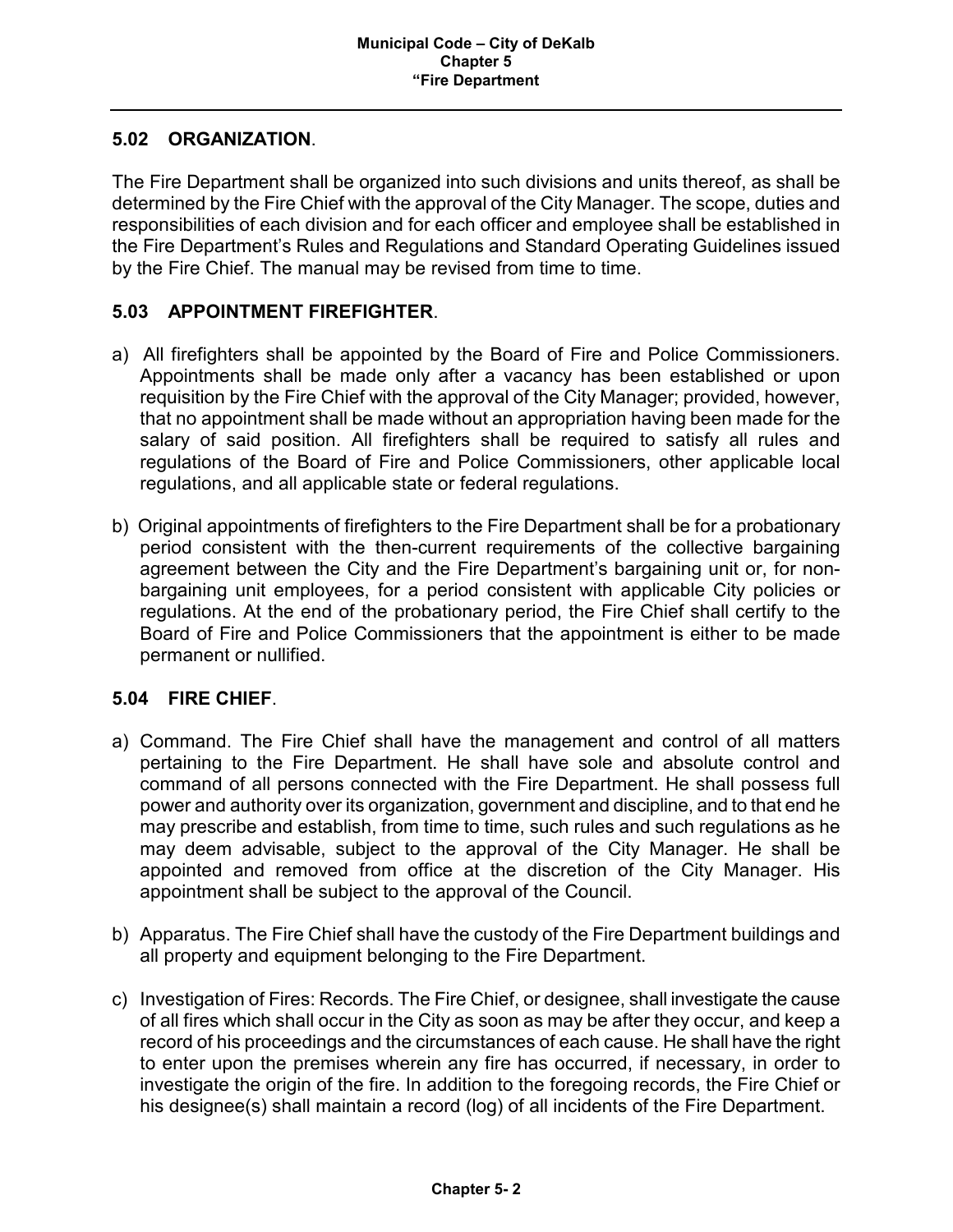- d) Attendance at Emergencies. It shall be the duty of the Fire Chief, if in his power, to attend all major structure or complex emergency incidents occurring in the City.
- e) Annual Report. The Fire Chief shall, on a schedule established by the City Manager, make a full and complete report to the City Manager of all transactions in the department for the preceding year. Such report shall also show, as nearly as can be ascertained, the type and number of emergency response activities for the previous fiscal year.
- f) Collective Bargaining Agreements and Discipline. The Fire Chief, or designee, shall have authority to impose discipline consistent with the rules and regulations of the Fire Department established by him, the personnel policies or other regulations of the City where applicable, and the provisions of the then-current Collective Bargaining Agreement in effect between the City and Fire Department employees.
- g) Other Powers Permitted by Law: The Fire Chief shall have such additional and supplemental authority as may be provided by applicable Illinois law, including but not limited to the provisions of the Illinois Municipal Code, and other powers or authority as established by any other City ordinance, resolution or applicable regulation.

# **5.05 DEPUTY FIRE CHIEF**.

There is hereby created the position of Deputy Fire Chief, who shall perform such duties as established by the Fire Chief. All Deputy Fire Chiefs shall be appointed and removed by the Fire Chief, subject to the advice and consent of the City Manager. Under circumstances where the Fire Chief is unable or unavailable to act, the Deputy Fire Chief may temporarily assume the power and authority of the Fire Chief, either 1) for a brief duration during an actual emergency without additional action; or 2) for a prescribed period of time when authorized by the City Manager.

# **5.06 ASSISTANT FIRE CHIEF**.

There is hereby created the position of Assistant Fire Chief, who shall perform such duties as established by the Fire Chief. All Assistant Fire Chiefs shall be appointed and removed by the Fire Chief, subject to the advice and consent of the City Manager. Under circumstances where the Fire Chief and Deputy Fire Chief are both unable or unavailable to act, the Assistant Fire Chief(s) may, in order of seniority, temporarily assume the power and authority of the Fire Chief, either 1) for a brief duration during an actual emergency without additional action; or, 2) for a prescribed period of time when authorized by the City Manager.

# **5.07 POWERS AT FIRES**.

a) Command. The Fire Chief or other Fire Department officer in command may prescribe limits in the vicinity of any emergency incident, within which no persons, shall be permitted to go. The Police Department shall, on request of the Fire Chief, or other Fire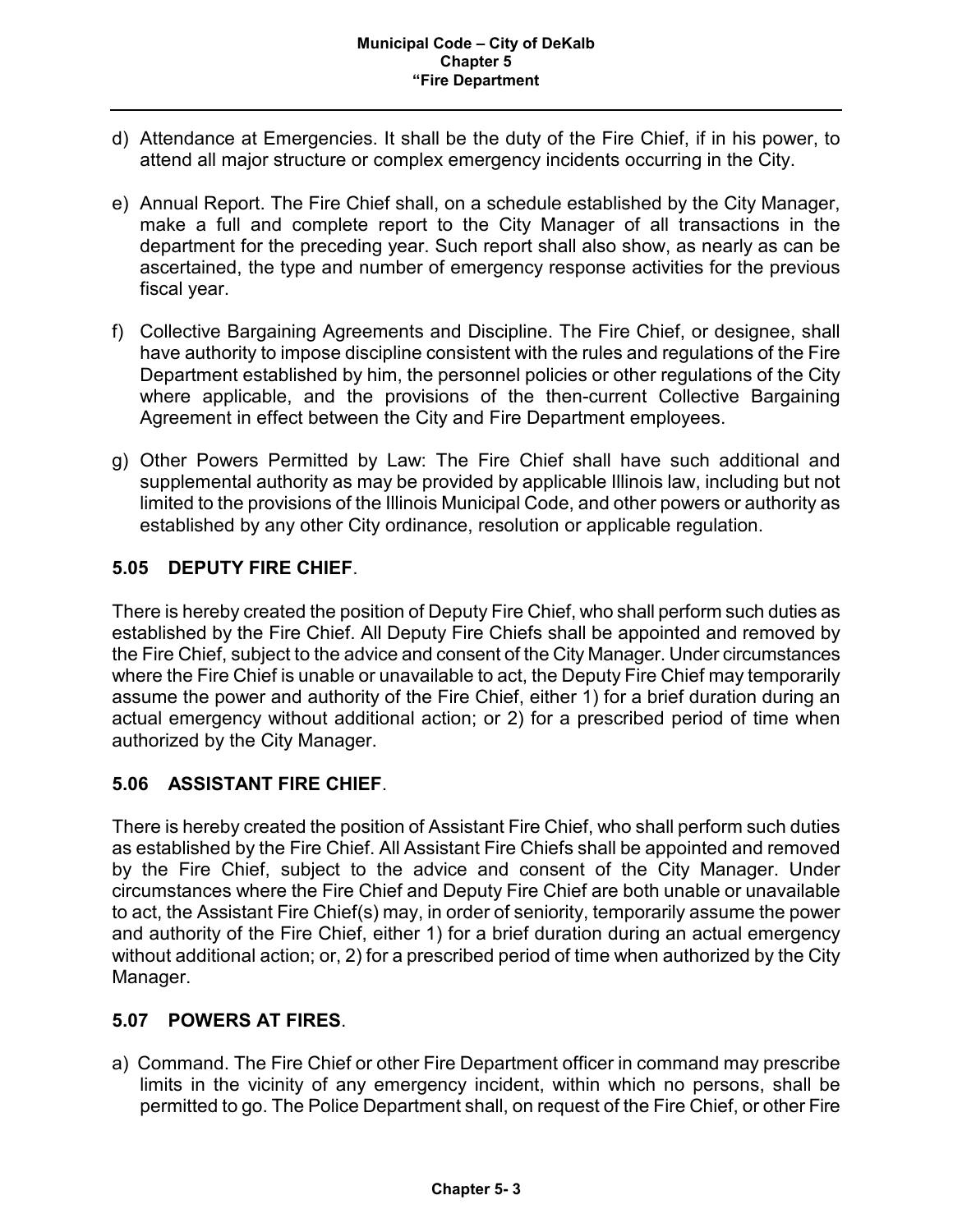Department officer in command of the Fire Department at any fire, enforce the provisions of this Section.

- b) Removal of Property. The Fire Chief in command at any emergency incident shall have power to cause the removal of any property whenever it shall become necessary for the preservation of such property from fire, or to prevent the spreading of fire, or to protect adjoining property.
- c) Destroying Buildings. The Fire Chief, or in his absence, the Fire Department officer in command at any emergency may direct the members of the Fire Department to demolish and remove any building, erection or fence for the purpose of checking the progress of any fire.
- d) Obedience to Orders. Every person who shall be present at a fire shall obey the orders of the Fire Chief and other Fire Department officers of the Fire Department, in extinguishing the fire and in the removal and protection of property.
- e) Assistance. It shall be lawful for the Fire Chief, or other Fire Department officer in command of the Fire Department to require the aid of any person to aid in the extinguishing of any fire.

# **5.08 HINDERING FIREFIGHTER: DAMAGING FIRE APPARATUS**.

No person shall offer any hindrance to any Fire Department officer or firefighter in the performance of his duty at an emergency incident, or in any manner interfere with, destroy, damage or deface any Fire Department apparatus or equipment belonging to the City of DeKalb.

## **5.09 OBSTRUCTING FIRE HYDRANTS.**

No person shall in any manner obstruct the use of any fire hydrant, or have or place any material in front thereof, or within five feet of either side thereof.

## **5.10 IMPERSONATING FIREFIGHTERS.**

No person, not a member of the Fire Department, shall impersonate a firefighter or Fire Department officer of the Fire Department at an emergency incident or going to or returning from an emergency incident, by wearing a cap or badge or in any other way.

## **5.11 BADGES.**

Every member of the Fire Department shall be issued a badge to be furnished by the City, and any member who shall lose or destroy the same, shall be required to pay the cost of replacing it. Whenever any member shall leave the department, he shall immediately deliver his badge and all other property belonging to the City, to the Fire Department.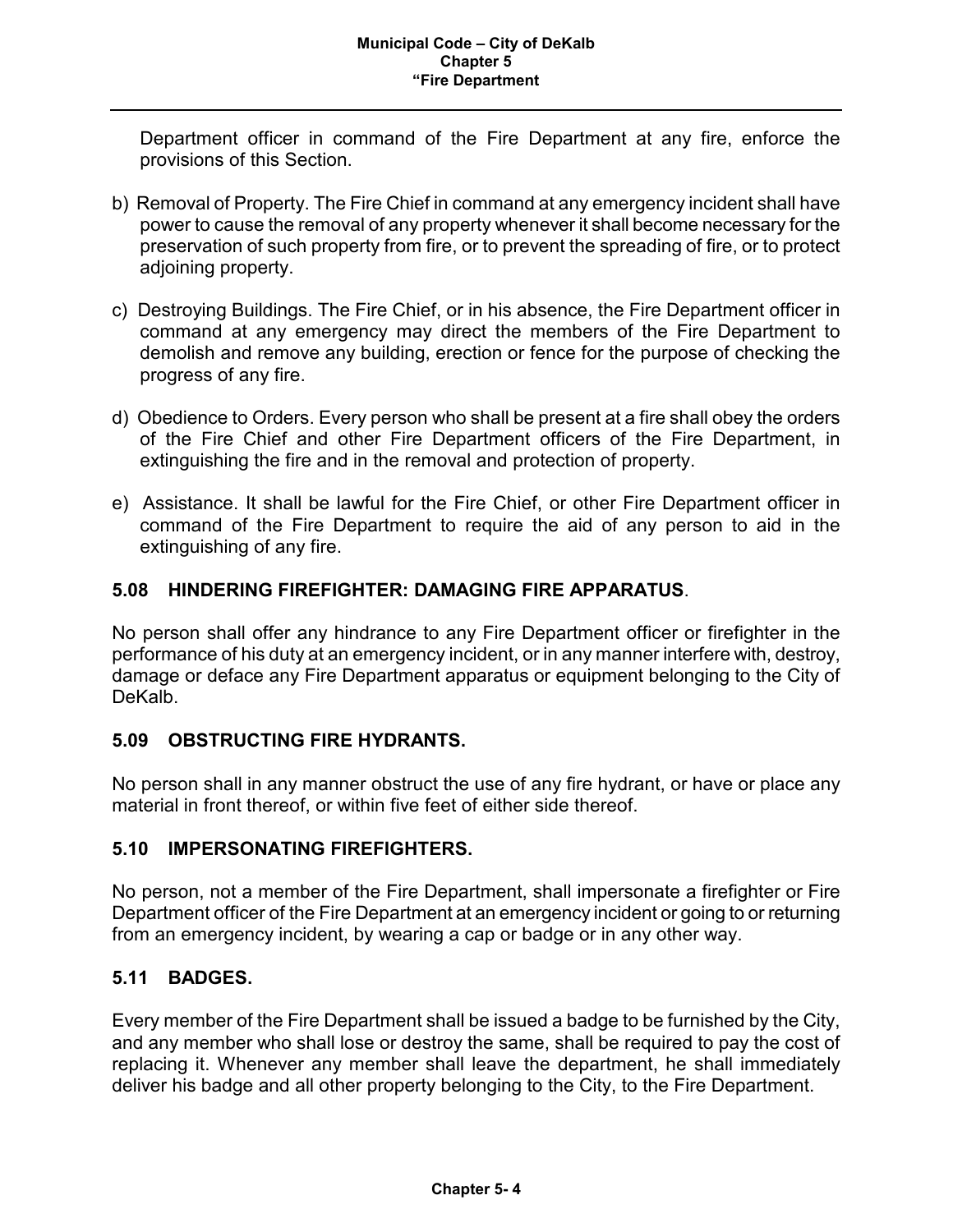## **5.12 FIREFIGHTERS PENSION FUND.**

There is hereby established in the City a firefighter's pension fund in accordance with 40 ILCS 5/4-10, et. seq. The pension fund shall be administered by a Board of Trustees as provided by said law.

## **5.13 ESTABLISHMENT OF AMBULANCE SERVICE.**

There is hereby established within the Fire Department of the City of DeKalb, and under the command of the Fire Chief, a City ambulance service.

#### **5.14 FALSE FIRE ALARM FEE.** (2018-090)

- a) Any person, firm, corporation or institution having a fire alarm, smoke detector or other type of alarm in a building owned, operated or under the control of said person, firm, corporation or institution, and which alarm has a direct or indirect connection with calls for a response from the DeKalb Fire Department, shall be charged a fee of One Hundred Fifty Dollars (\$150.00) upon the second ( $2<sup>nd</sup>$ ) false alarm and for each successive false alarm within that calendar year the charge will be progressively increased by Fifty Dollars (\$50.00) up to a maximum of \$750.00 per false alarm.
- b) For purposes of this Section, "false fire alarm" shall mean any alarm initiated for malicious/mischievous purposes or because of a malfunctioning installed fire alarm system.
- c) For purposes of this Section, each building shall be allowed one (1) false fire alarm per calendar year.

## **5.15 FIRE HYDRANTS AND FIRE DEPARTMENT CONNECTIONS.**

- a) All fire hydrants shall have a maximum distance of three hundred (300) feet between fire hydrants. There shall be a maximum distance of three hundred (300) feet from a fire hydrant to a protected structure, or protected property, as measured by roadway. Access roads shall be maintained during all seasons.
- b) All fire suppression systems shall have a fire department connection (Siamese); a fire hydrant will be required to supply the system. A fire hydrant for a fire suppression system shall be located no closer to the building (Siamese) than thirty (30) feet and no further from the building (Siamese) than fifty (50) or the height of the building.
- c) Any building that has an Early Suppression Fast Response (E.S.F.R.) fire suppression system will be required to contact the DeKalb Fire Department for specific regulations.
- d) Fire hydrants shall be located no closer than five (5) feet to a street curb.
- e) A fire hydrant shall be installed at a maximum height of twenty-four (24) inches and a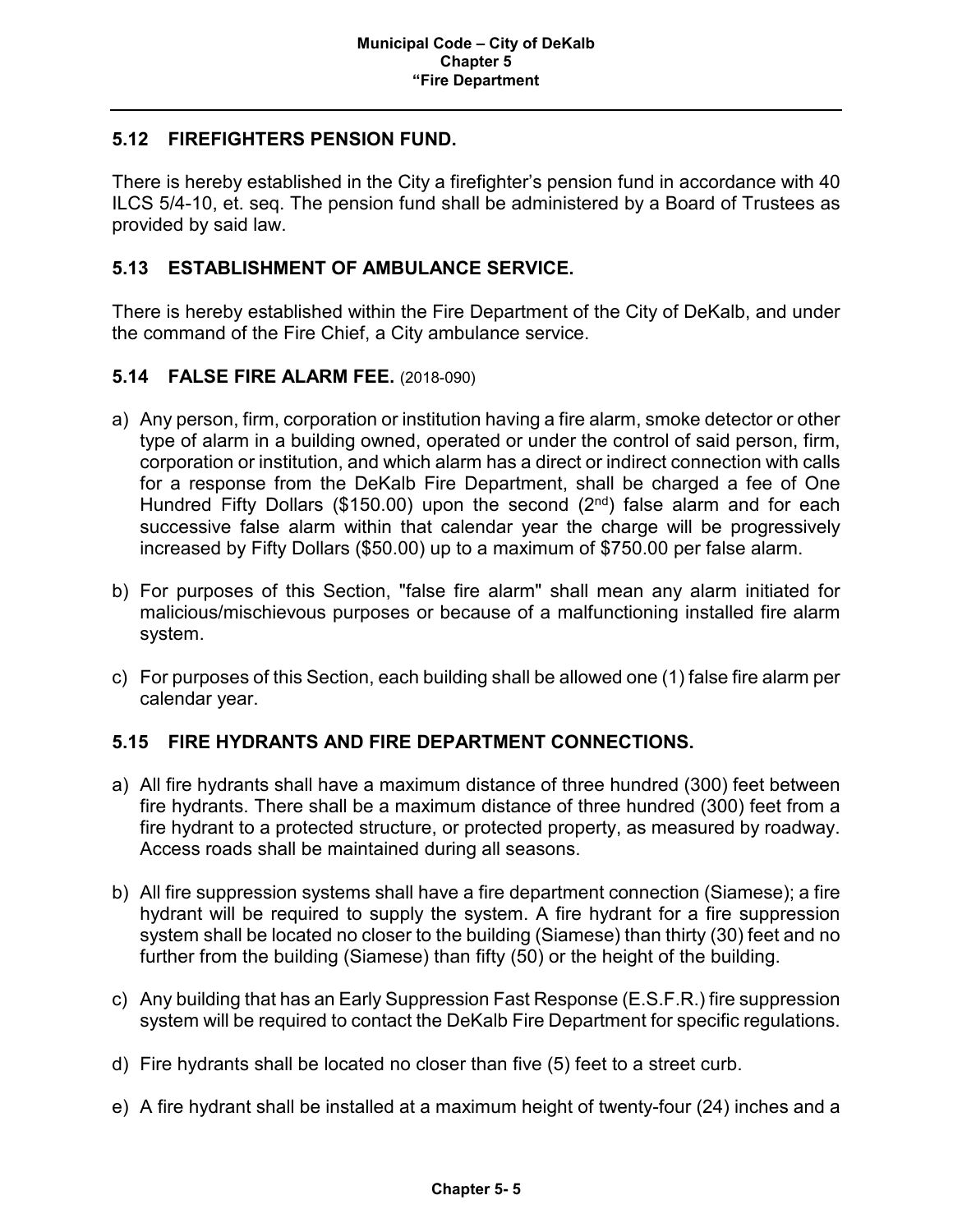minimum height of eighteen (18) inches from the bottom of the pumper connection to the final grade (ground level). The pumper connection shall face the street.

- f) All Fire Department connections (sprinkler, standpipe) shall be located in accordance with Fire Department recommendations.
- g) All fire hydrants shall be on a looped water main system, unless otherwise approved in writing by the City Engineer and the Fire Chief.
- h) A fire hydrant for a cul-de-sac shall be located at the throat of the bulb.
- i) The Fire Department shall have the authority to go on private property for the limited purpose of testing and inspecting fire hydrants for emergency use.
- **5.16 FIRE SAFETY REGISTRATION AND COMMERCIAL BUILDING INSPECTION PROGRAM.** (2019-031)
- a) Definitions:

*Building*: Any structure, temporary or permanent, constructed upon real property within the City of DeKalb.

*Commercial Building*: Any Building, whether vacant or occupied, which is zoned or utilized for any commercial or industrial use or purpose, along with the parcel(s) of property on which it is located. A Commercial Building shall include any Mixed-Use Property as defined herein. A Commercial Building shall not include any Excluded Building. Any Commercial Building that is vacant shall be nonetheless considered to be a Commercial Building. For purposes of this Ordinance, buildings owned by the City of DeKalb shall be deemed to be Commercial Buildings.

*Commercial or Industrial Use*: Any zoning designation or use which is identified as or is consistent with a use enumerated as a commercial use or as an industrial use in the City's Unified Development Ordinance.

*Excluded Building*: Any Commercial Building which is: 1) owner-occupied and exclusively residential in nature; 2) a Governmental Building; 3) a home-based business (business operated out of a portion of a private, owner-occupied, single-family residential structure) or, 4) residential rental property, multi-unit or otherwise, that is required to be registered with the City pursuant to the requirements of Chapter 10 of the City Code of Ordinances, unless such property is a Mixed-Use Property as defined herein.

*Governmental Building*: Any parcel of real property, improved with a temporary or permanent structure, where either the real property or the structure is owned or leased by the State or Federal Government or a unit thereof, or by a unit of local government other than the City of DeKalb. Where a property includes multiple uses, such portion of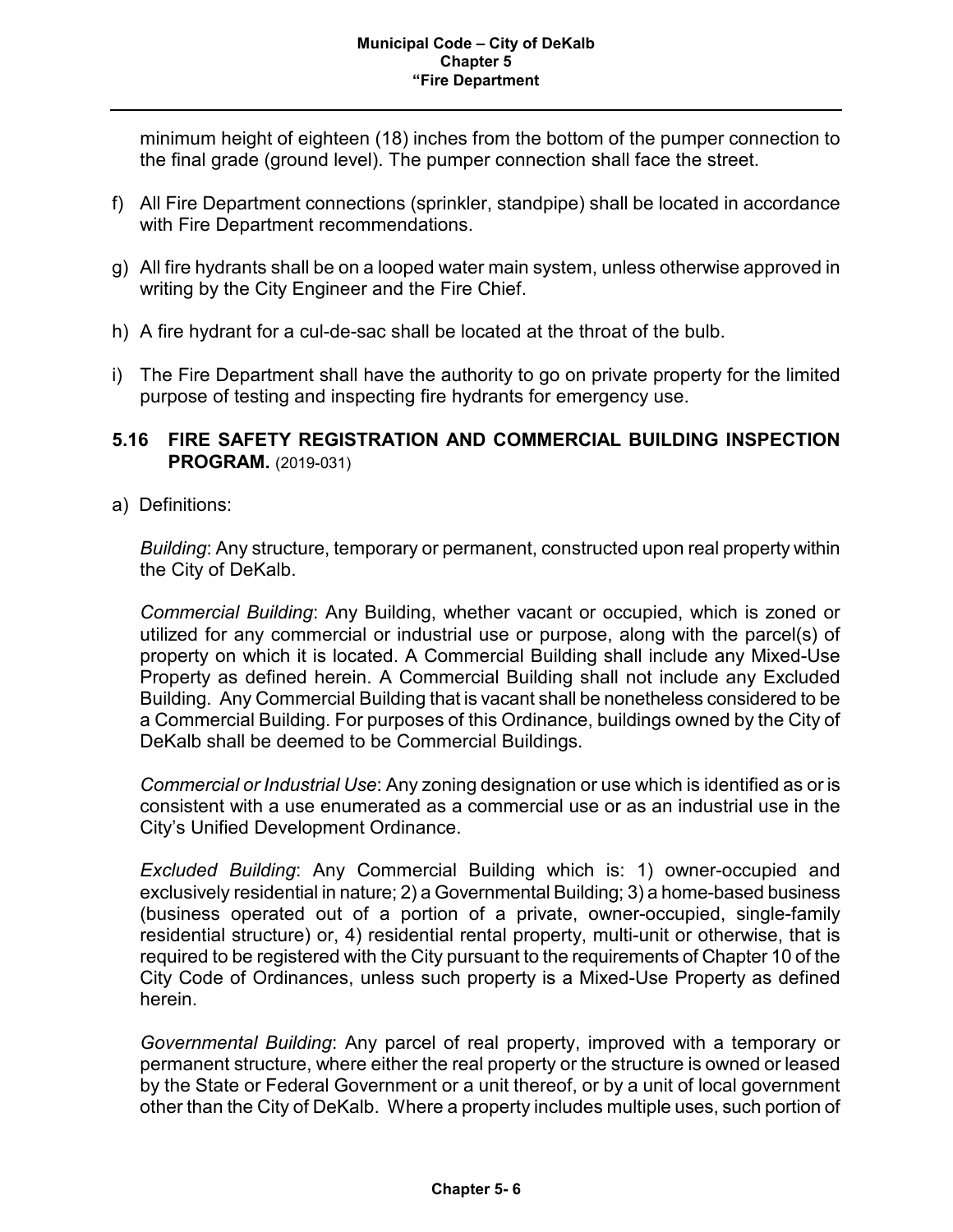the property or Building which qualifies as a Governmental Building shall be deemed Excluded, and the balance shall not be excluded.

*Mixed-Use Property*: Any Building which is zoned for or utilized in a fashion as to include a combination of uses which include residential uses (whether for rental or owner-occupied) in connection with either a Commercial or Industrial Use, regardless of whether such property is registered as a residential rental property.

*Owner*: The person or entity listed of record as being the Owner of a parcel of property, and also as identified on the property registration form filed with the City. The Owner shall be the person or entity upon whom legal process shall be served and shall be the person or entity who has the authority to exercise the legal rights of the Owner (such as approving compliance agreements).

*Pre-Plan Walkthrough*: A Walkthrough inspection completed at a Commercial Building and the property on which it is located, in compliance with Insurance Services Offices standards and requirements applicable to building emergency pre-planning, identifying ingress/egress points, utility connections, fire alarm or sprinkler panel/connection locations, bulk flammables storage areas and other similar information. A Pre-Plan Walkthrough shall cover all portions of the Building and property inspected.

*Public Area*: Any portion of a Building which members of the public, customers, or persons other than Owner's (or a given tenant's) employees and agents are permitted to enter.

- b) Registration of Commercial Buildings Required: The Owner of each Commercial Building is required to maintain a current registration with the City of DeKalb for said building. There shall be no fee for registration of a Commercial Building, and no process for suspension or revocation of registration.
	- 1. Registration shall provide the name and contact information for the Commercial Building's Owner, and other related information.
		- (a) The Owner shall be required to designate a 24-hour emergency contact and keyholder who shall have authority to grant the City expedited, immediate access to the property during the course of an emergency response to the property.
		- (b) The Owner shall also be required to designate and provide contact information for a local representative who shall have the authority to grant the City access to any portion of the building or property which is solely under the control of the Owner, for purposes of completing an inspection or walkthrough under this ordinance.
		- (c) Owners are encouraged, but not required, to provide floor plans or other information showing the layout of all Buildings required to be registered under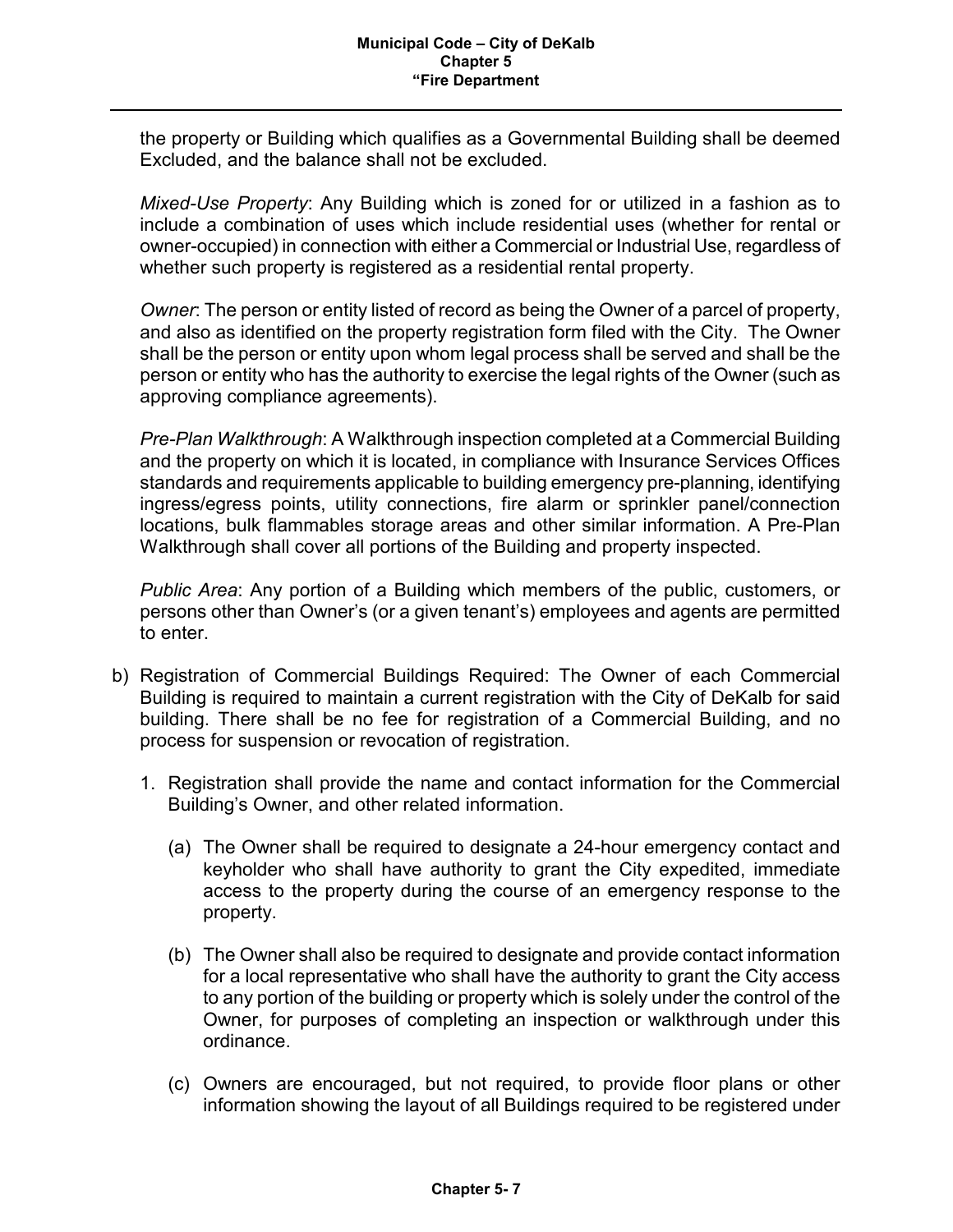this ordinance. Owners are required to provide a floor plan identifying any Public Areas and identifying any portion of a Building which is vacant.

- (d) At the time of initial application for registration, each Building shall be assigned a twelve (12)-month annual registration period (with the City undertaking to include all Buildings under common ownership within the same registration period). Subsequently, each Owner shall renew the registration of each Building by filing an application for renewal at least ninety (90) days prior to the end of the then-current term of the assigned registration period. In the event of any change in ownership of a Building or in the identity of the emergency contact, the registration shall be updated within ten days of the date of the change (but shall not change the timeline for applicable Building Inspections or Walkthroughs). In the event that there is no change in building ownership or emergency contact, the annual renewal shall be a simplified verification of existing information.
- 2. Multi-Unit Buildings:
	- (a) Buildings which are not multi-unit, or which are multi-unit, but which are either vacant or occupied by a single entity shall be subject to common inspection / walkthrough and shall be treated as a single unit for purposes of this ordinance. Multi-unit buildings where the occupancies are not separated by permanent, physical improvements (e.g. offices separated by cubicles) shall be treated as single units.
	- (b) Buildings which are multi-unit, with the units being fully separated by permanent, physical improvements shall be subject to inspection/walkthrough on a unit-by-unit basis, with the City attempting to complete all inspections/walkthroughs at the same time. The exterior portion of the inspection/walkthrough, and the inspection/walkthrough of any shared interior common areas shall be conducted at the same time as the unit-by-unit inspection/walkthrough. Any violations discovered within an individual unit that do not extend beyond the individual unit shall be handled on a unit-by-unit basis. Any violations discovered that present a threat to a portion of the occupancy extending beyond an individual unit (e.g. an inoperable, buildingwide fire suppression system) shall be addressed to the affected portion of the building.
- c) Pre-Plan Walkthrough: The Fire Department shall endeavor to conduct Pre-Plan Walkthroughs updates of all Commercial Buildings once every three years.
	- 1. Documentation: The Fire Department shall endeavor to prepare Pre-Plan documentation based upon the completion of the Pre-Plan Walkthrough, in a fashion compliant with applicable Insurance Services Office standards, and shall maintain such documentation in a format accessible to emergency responders. Building Owners are encouraged, but not required, to provide building plans,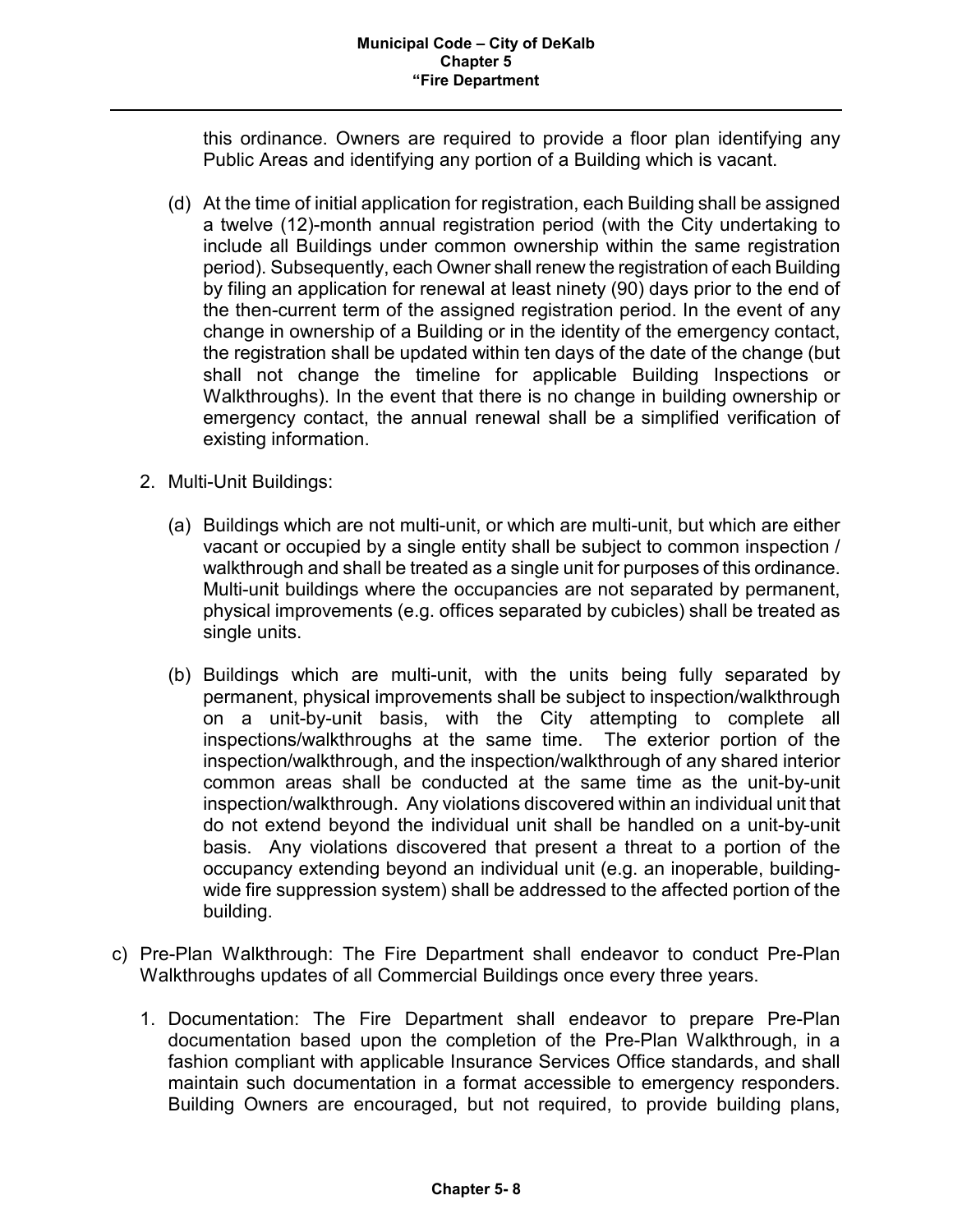schematics and related documents, in electronic format if possible, to enable the efficient preparation of accurate Pre-Plans.

- (a) The initial inspection report to be utilized is in the form attached hereto as Exhibit A or a computerized version of the same (which exhibit need not be codified). Updates or modifications to the inspection report shall require the approval of the City Council.
- 2. Portion of Building Subject to Pre-Plan Walkthrough: The Commercial Building and the property on which it is located shall be subject to the conduct of a Pre-Plan Walkthrough, excluding any individual residential units in a Mixed-Use Building.
- 3. Refusal to Permit Pre-Plan Walkthrough: The Fire Department shall attempt to conduct the Pre-Plan Walkthrough contemplated by this Ordinance. In the event that any Owner or Tenant refuses to permit the Pre-Plan Walkthrough of a Building or a portion thereof, the Fire Department shall conduct a Walkthrough in such portion as the Owner or Tenant permits access to. The City shall document the Owner's or Tenant's refusal in writing and shall provide a copy of such notice to the Owner within a reasonable time thereafter.
- d) Applicable Standards: No provision of this Ordinance shall have an impact upon the determination of the applicable building code or standards to which a Building or property is held. It is the intention of the City to recognize any applicable 'grandfathering' provisions of the City's Building and Fire Codes relating to Buildings. It is expressly recognized that not all buildings will comply with the most updated provisions of the City's building codes, and that under applicable laws, existing Buildings benefit from provisions in the codes that permit grandfathering of existing conditions.
	- 1. The City acknowledges that with regard to Buildings which were constructed a significant time ago, or which were constructed and amended over a period of time, it may be challenging to identify the applicable building codes and standards for all or for portions of a Building. The City shall act in good faith and shall extend a reasonable opportunity to conference with the Owner regarding the identification of the appropriate standard, and shall work in good faith to identify standards that are: a) appropriate for the Building given its age; b) attainable given the nature of the structure; and, c) appropriate to preserve public safety and the safety of building occupants.
	- 2. In the event that there is a dispute regarding which code or standard is applicable that is not resolved through the conference identified in (f)(1), such dispute may be referred to the Building Code Board of Appeals consistent with the provisions of Chapter 24 of the City Code of Ordinances.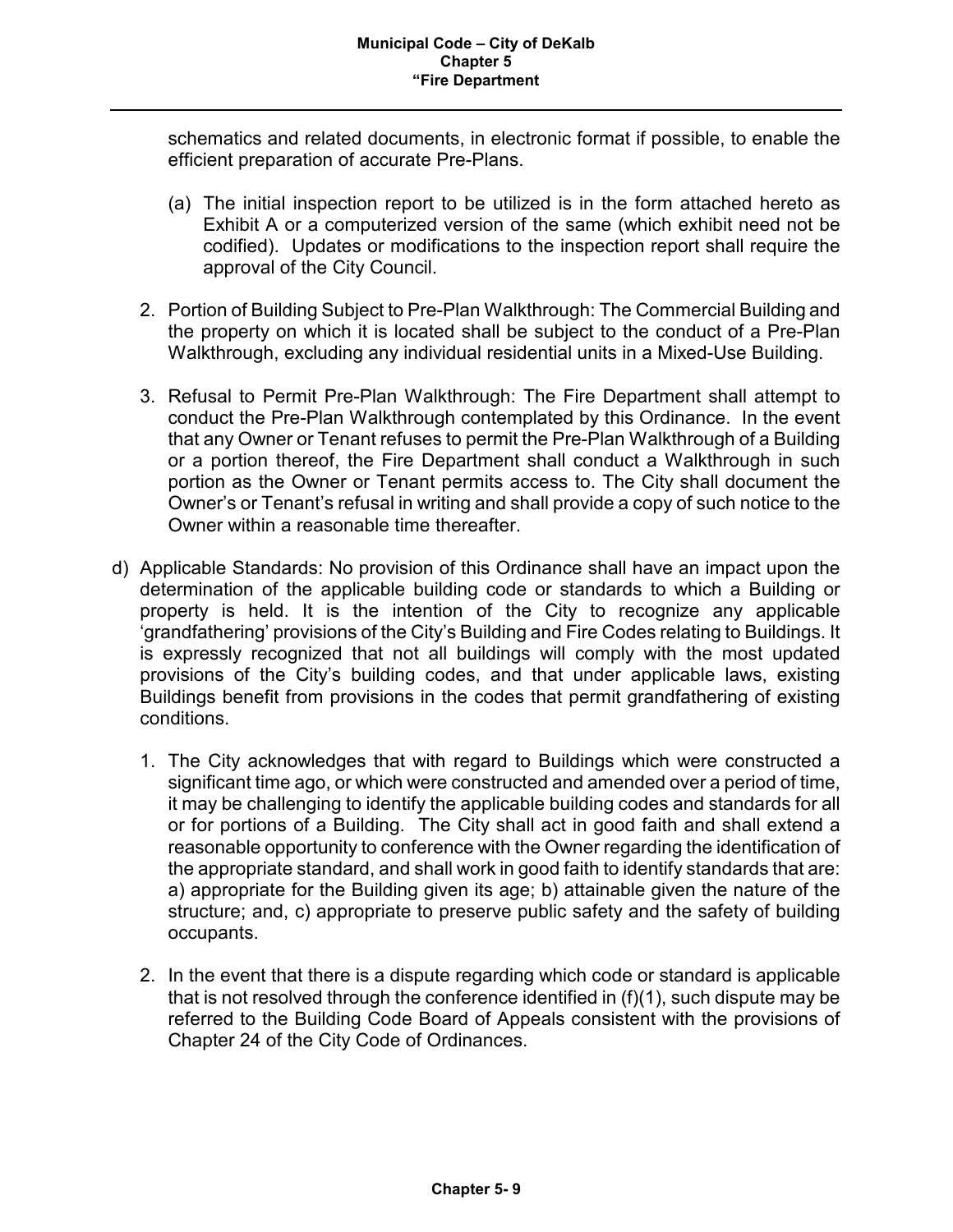## **5.17 HAZARDOUS MATERIALS.**

## a) Definitions.

*Hazardous Materials* means any substance or materials in such quantity or form which, as determined by the Fire Chief, or authorized representative, poses an unreasonable and imminent risk to the health, life of safety or persons or property or to the ecological balance of the environment. Hazardous materials shall include, but not be limited to, substances such as radioactive materials, petroleum products, gases, poisons, pesticides and corrosives. (1999-003)

*Abatement* means reducing the intensity of or putting an end to an existing incident involving the release of a hazardous material.

*Clean up* means the process of neutralizing a released material and recovering it for disposal, removing the effects of, or ordering a private recovery company to provide this service.

*Costs* means all resources and costs expended by the City and any mutual aid responding Fire Departments, Fire Districts, and any other governmental agencies or units, including, but not limited to, personnel straight time and over time, the hourly cost of salaried employees obtained by dividing annual salary by minimum required hours for the position, private contract labor, the use of City vehicles, the repair of any damage to vehicles and/or equipment resulting from the response and clean up, and the cost of any supplies expended in response to the incident. (1999-003)

*Hazardous Materials* includes any substance or materials which may be found on the Consolidated List of Covered Substances. Such list may be amended from time to time. Copies are available for inspection in the Community Development Department. These substances were referred from the following: (2008-014)

- 1. Extremely Hazardous Substance List, issued by EPA, November 17, 1986.
- 2. OSHA Hazardous Communication Standard Base Lists.
- 3. Senate Committee Print 99-169; Senate Committee on Environment and Public Works, 99th Congress, 2nd Session, August 1986.
- 4. Comprehensive Environmental Response, Compensation and Liability Act (CERCLA) Notification List.

*Release* means any spill, leak, discharge or release of a Hazardous Material into the atmosphere, onto the land or into any body of water from whatever source.

b) Liability for resources and cost expended. Any person or firm who intentionally or unintentionally causes a hazardous material to be released within the corporate limits of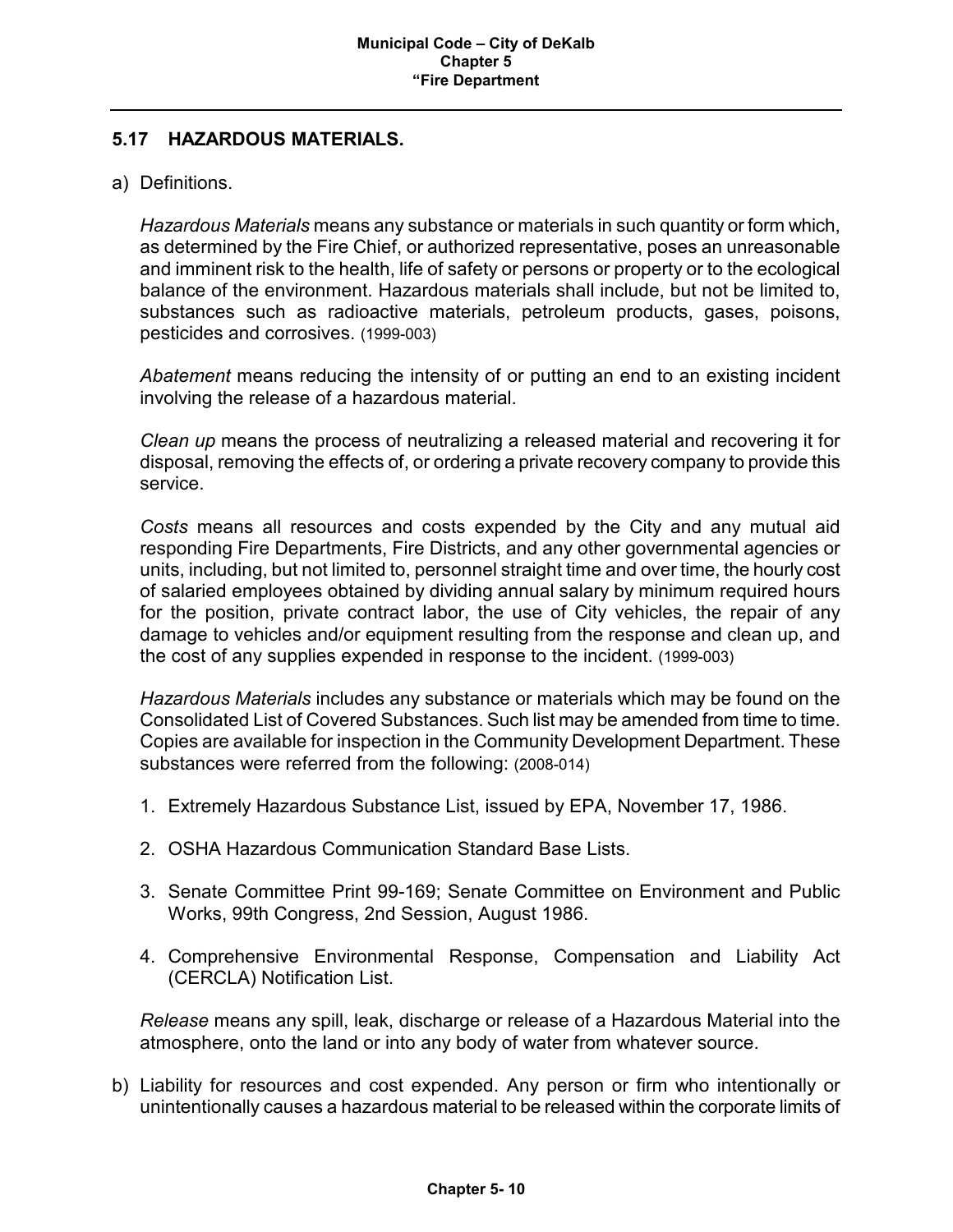the City shall be liable for payment of all resources and costs expended by the City and any responding mutual aid Fire Departments, Fire Districts and other governmental agencies and units as a result of the response to the release of hazardous materials, abatement or clean up activity. (2001-009, 2008-014)

The remedy provided in this Section shall be in addition to any other remedies provided by law.

Following the resolution of a hazardous material incident, the Fire Chief shall assemble a report of costs incurred by all City departments and forward said report to the Finance Department for billing purposes. (1988-028; 1994-049, 1999-003, 2008-014)

- c) Notification of Release. Any release of Hazardous Materials shall be immediately reported to the DeKalb Fire Department by telephone or in person. The report shall include the nature of the release, the physical state of the chemical, the name of the product(s) involved, estimates of the amount of product(s) released and location of the release site. (1994-049, 2008-014)
- d) Authority. The Fire Chief or his authorized representative shall have the authority to enter any premises whereupon a release has been reported or occurred. This section of Chapter 28, subsection 28.04-3 of the DeKalb Municipal Code supersedes Section F-2312.0 of the BOCA Fire Prevention Code, 1993. (1994-049)
- e) Penalties. Whoever violates any provision of this ordinance shall be fined not less than fifty dollars (\$50.00) or more than \$500.00. Every day a violation occurs shall constitute a separate offense. This section of Chapter 28, subsection 28.04-4 of the DeKalb Municipal Code supersedes Section F-2310.0 of the BOCA Fire Prevention Code, 1996. (1988-028, 1994-049, 2008-014)

# **5.18 COST RECOVERY PROGRAM.**

- a) There is hereby established a Cost Recovery Program for the purpose of recovering costs for the DeKalb Fire Department in responding to incidents due to negligent, unlawful or unauthorized acts as defined herein. (2001-009)
- b) Definitions. (2001-009, 2001-077)

*Contract.* An oral or written agreement to have work performed by a contractor.

*Contractor.* Person or entity that has a contract to perform a task or service.

*Emergency Response.* Any call requiring the Fire Department to respond.

*Incendiary Act.* A fire purposely set by a person or persons.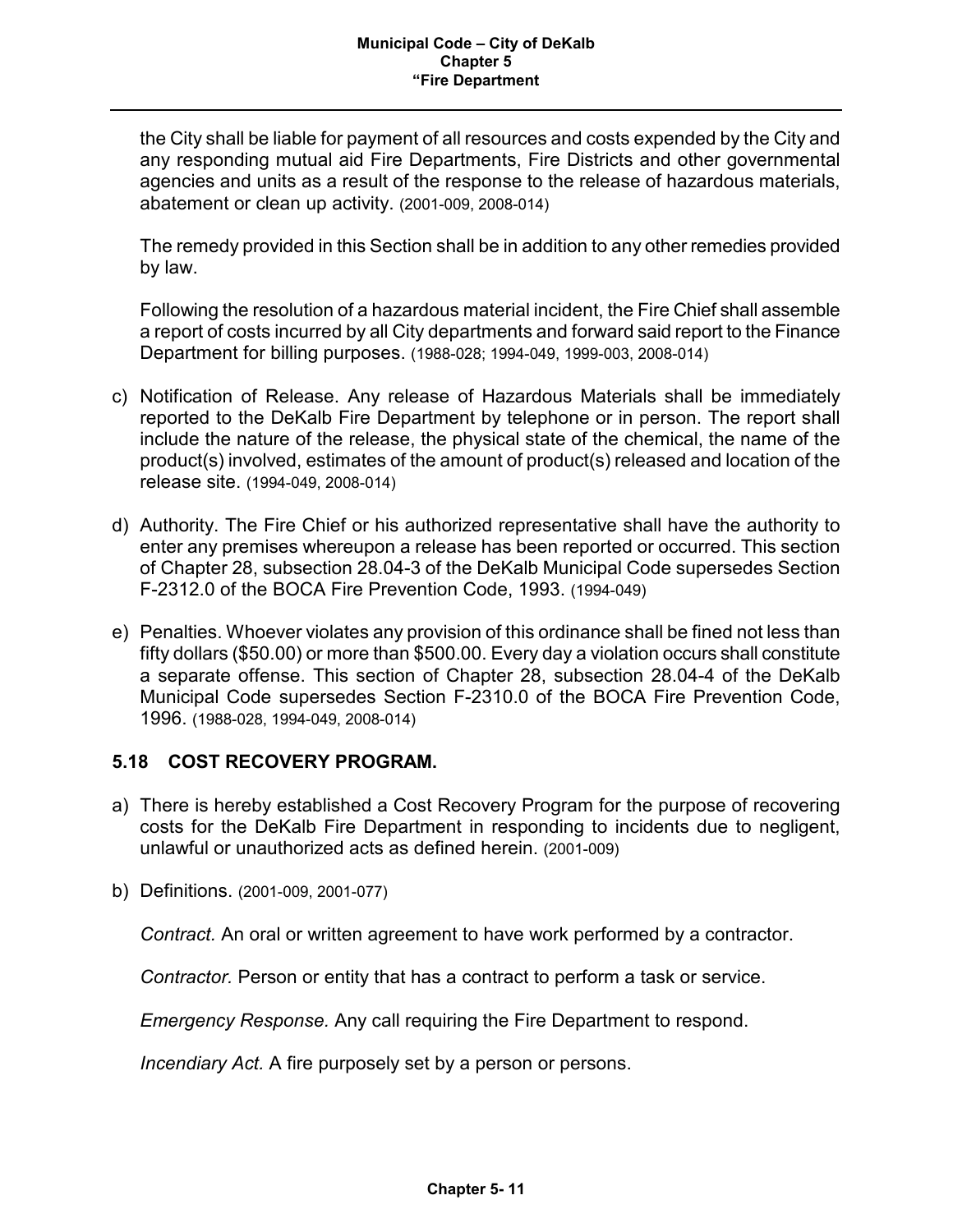*Malicious Act.* A wrongful act intentionally done without legal justification or excuse; an unlawful act done willfully and purposely.

*Negligence.* Failure to use the ordinary care a reasonably prudent and careful person would use under similar circumstances; failure to do something which a reasonable person would do; or the doing of something which a reasonable and prudent person would not do.

*Person.* The word "person" may include an individual, contractor, business, association, or any other entity.

- c) Acts Requiring Cost Reimbursement. The following acts are subject to the fees enumerated in Section 28.05-3. (2001-009)
	- 1. Negligence/Careless Acts: Any person whose negligence or careless actions or conduct causes an incident resulting in appropriate emergency response, may be required to make payment to the City of DeKalb for the costs of that emergency response.
	- 2. Malicious or Incendiary Acts: Any person whose malicious or intentional, reckless incendiary act causes an incident resulting in emergency response, may be required to make payment to the City of DeKalb for the costs of that emergency response.
	- 3. Driving Under the Influence: Pursuant to Chapter 625, Section 5/11-501(a) of the Illinois Compiled Statutes, any person who has a 0.08 or more alcohol concentration in his or her blood or breath, or whose blood or urine contains evidence of the unauthorized use of cannabis, as defined by the Illinois Cannabis Control Act, 720 ILCS 550/1 et seq. (1994), or of the unauthorized use of a controlled substance, as defined by the Illinois Controlled Substances Act, 720 ILCS 570/100 et seq. (1994), and who causes an incident resulting in appropriate emergency response, upon conviction (includes supervision and probation) may be required to make payment to the City of DeKalb for the costs of that emergency response.
	- 4. Helicopter Standby: When a helicopter (other than governmental crafts such as Coast Guard crafts or those carrying political personnel) lands or hovers within the boundaries of the City, the person responsible for such helicopter may be required to make payment to the City of DeKalb, for the costs of a fully staffed fire engine required for standby.
	- 5. Fire Company Standby: When a Fire Company (engine, truck, or ambulance with the appropriate number of firefighters) is requested or required to standby for a noncity sponsored event, the person responsible may be required to make payment to the City of DeKalb for the costs of such Fire Company standby.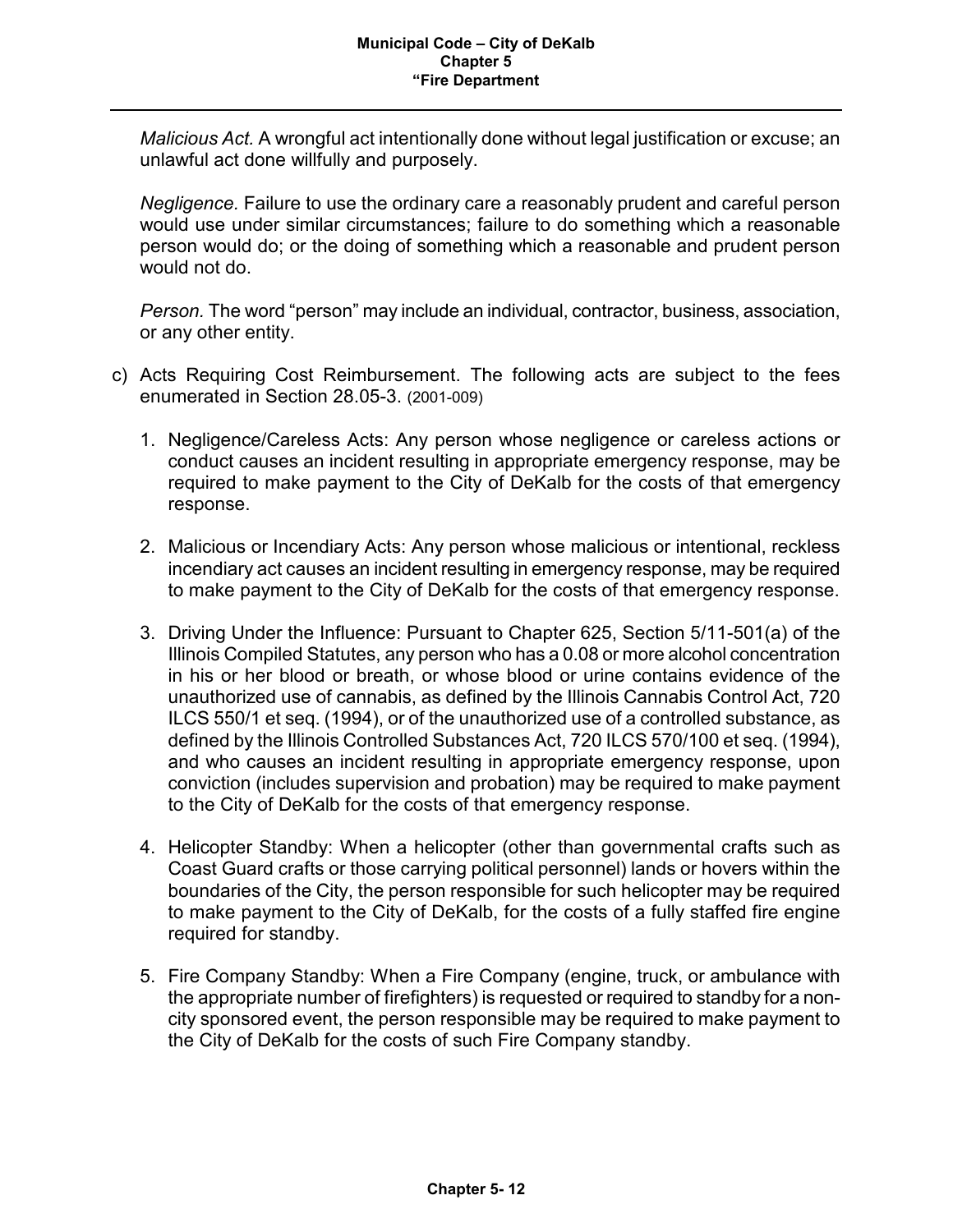# **5.18-5 MOTOR VEHICLE ACCIDENT COST RECOVERY.** (2017-001)

This fee will be charged for all motor vehicle accidents that meet any one of the following criteria:

- a) Provide hazardous materials assessment and scene stabilization.
- b) Clean up and material used (sorbents) for hazardous fluid clean up and disposal.
- c) Provide scene safety, fire suppression, breathing air, rescue tools, hand tools, hose, tip use, foam, structure protection, and clean up gasoline or other automotive fluids that are spilled as a result of the accident/incident.
- d) Extrication (heavy rescue tools, ropes, airbags, cribbing etc.).
- e) Air Care (multi-engine company response, mutual aid, helicopter).

**5.19 FEES.** (2017-001)

a) Effective February 24, 2001, the following fees shall apply to all acts enumerated in Section 28.05: (2001-009, 2011-032)

| Per Fire Engine Per Hour            | \$470.00 |
|-------------------------------------|----------|
| Per Truck Company Per Hour          | \$470.00 |
| Per Command Vehicle Per Hour        | \$236.00 |
| Per Ambulance Per Hour              | \$470.00 |
| Per Administrative Vehicle Per Hour | \$137.00 |
| Per Administrator Per Hour          | \$137.00 |
| Per Fire Inspector Per Hour         | \$105.00 |
| Per Suppression Member Per Hour     | \$105.00 |
| (Fees revised per CPI 7-1-11)       |          |

b) Effective August 19, 2011, the following fees shall apply to all acts enumerated in Section 28.05-5: (2011-032)

## Motor Vehicle Accident

\$250.00 per hour per non-transport Vehicle \$ 70.00 per hour per non-transport Responder (A minimum of one (1) hour will be assessed for each incident.)

c) On or before July 1 of each year, the City shall positively adjust the fees in accordance with the most recent increase in the Consumer Price Index (CPI) – All Urban Consumers for the Chicago, Gary, Kenosha Region, if any. (2016-024)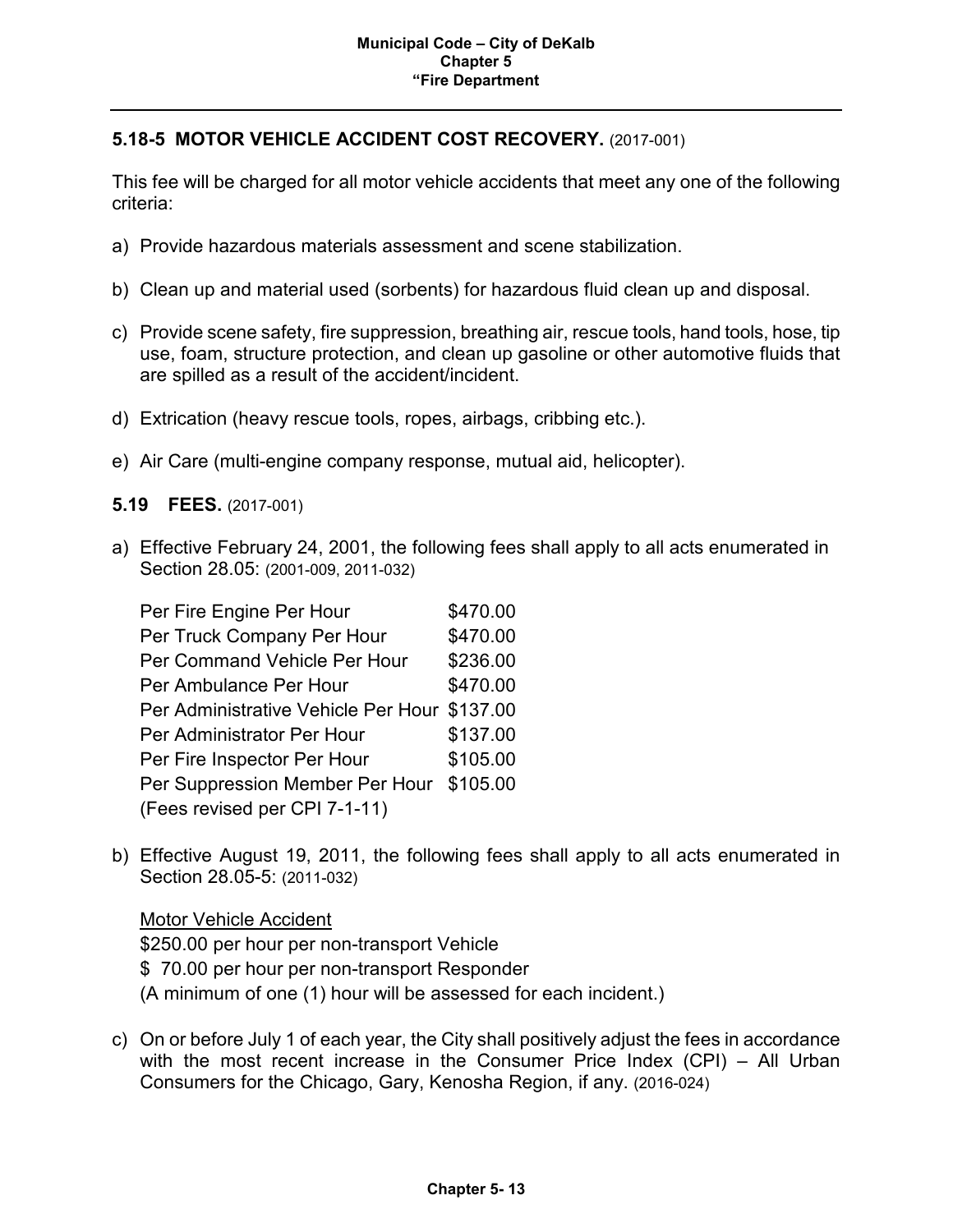Said increase shall be based upon either the most recent annual to annual comparison, or most recent available monthly comparison, at the discretion of the Finance Director. The adjusted fees shall be rounded up to the nearest whole dollar. (2016-024)

- d) A minimum of one (1) hour shall be charged. Subsequent hours will be billed at fifteen (15) minute increments.
- e) Late Fees: All fees shall be paid to the City Finance Division within sixty (60) days of the invoice date. In the event that the fees are not paid within the sixty (60) day period, an additional charge of five percent (5%) shall be added to the outstanding balance and will subsequently be added each thirty (30) day period that the balance remains unpaid.
- f) Waiver of Fees: The Fire Chief, or his/her designee, may waive or reduce fees, upon his discretion, based on mitigating circumstances.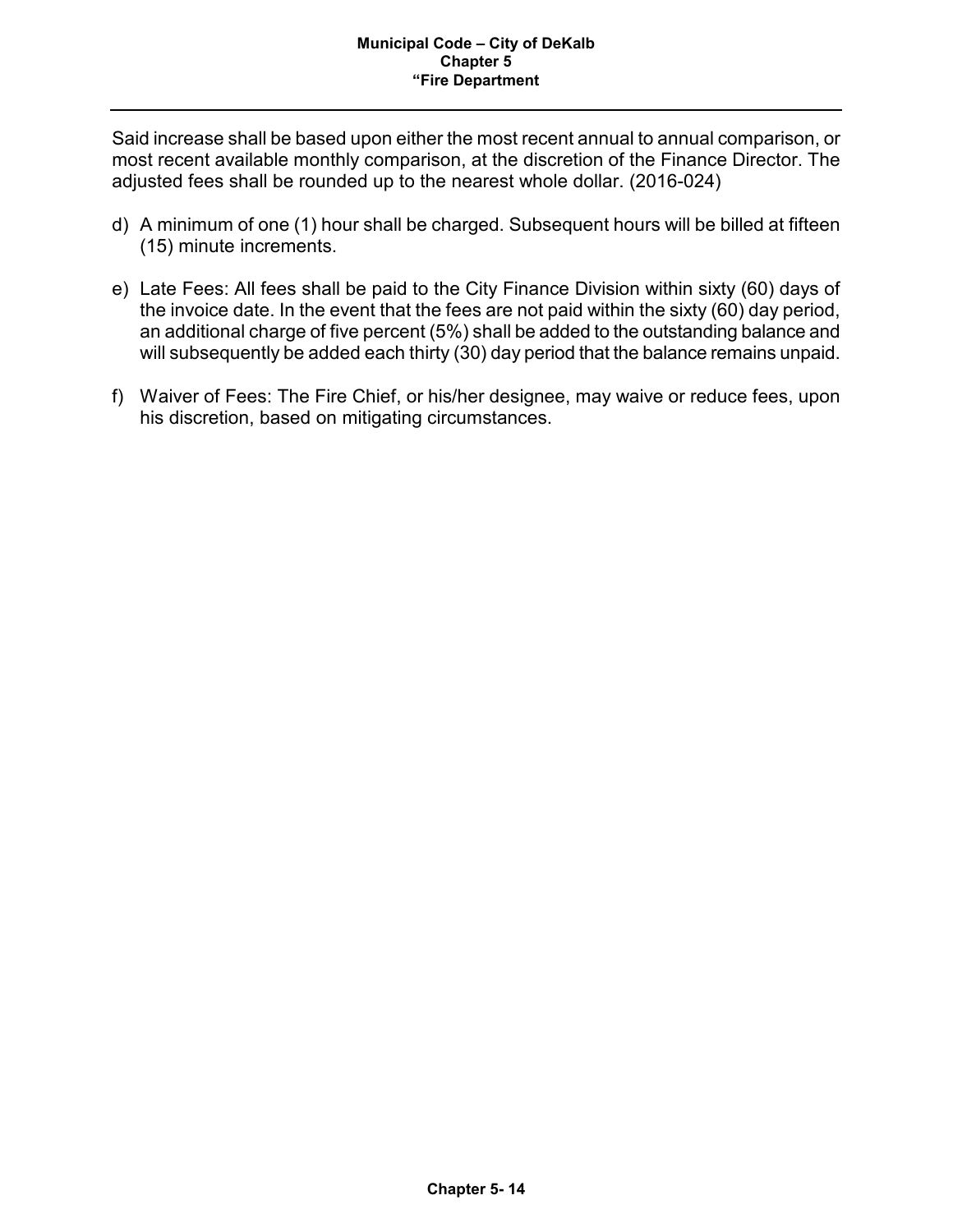# DeKalb Fire Department 700 PINE ST DEKALB, IL 60115

Commercial Building Inspection Checklist

| Occupancy Name:                                                                                                |  |               |        |
|----------------------------------------------------------------------------------------------------------------|--|---------------|--------|
| <u> 1980 - Andrea Stadt Britain, actor a chaidh an t-aiste</u>                                                 |  | <b>Phone:</b> |        |
|                                                                                                                |  |               |        |
|                                                                                                                |  |               |        |
| xits                                                                                                           |  |               | Notes: |
| Exit Sign Obscured                                                                                             |  |               |        |
| Emergency Lighting functional                                                                                  |  |               |        |
| Egress obstructed or restricted                                                                                |  |               |        |
| Exit Light Not Illuminated                                                                                     |  |               |        |
| 'ire Protection Equipment                                                                                      |  |               | Notes: |
| Fire extinguisher obstructed/obscured [ ]Pass [ ]Fail [ ]N/A [ ]Unk _____________                              |  |               |        |
|                                                                                                                |  |               |        |
| Fire hydrant or FDC obstructed [ ]Pass [ ]Fail [ ]N/A [ ]Unk ___________________                               |  |               |        |
| Annual Sprinkler Inspection Required [ ]Pass [ ]Fail [ ]N/A [ ]Unk _______________                             |  |               |        |
| Annual Fire Alarm Inspection Requiored [ ] Pass [ ] Fail [ ] N/A [ ] Unk __________________________            |  |               |        |
| Smoke Detector                                                                                                 |  |               |        |
| <b>Hectrical</b>                                                                                               |  |               | Notes: |
| Extension Cord as permanent wiring [ ] [ ] [ ] [ ] [ ] [ ] [ ] [ ] Unk __________                              |  |               |        |
| Exposed open electrical in the set of season of the set of the set of the season of the season of the season o |  |               |        |
| Maintain 36" clearance around panel [ ]Pass [ ]Fail [ ]N/A [ ]Unk _______________                              |  |               |        |
| ?lumbing                                                                                                       |  |               | Notes: |
|                                                                                                                |  |               |        |
| Boilers over 200,000 BTUs require state [ ]Pass [ ]Fail [ ]N/A [ ]Unk ______________________________           |  |               |        |

Structural

Notes: